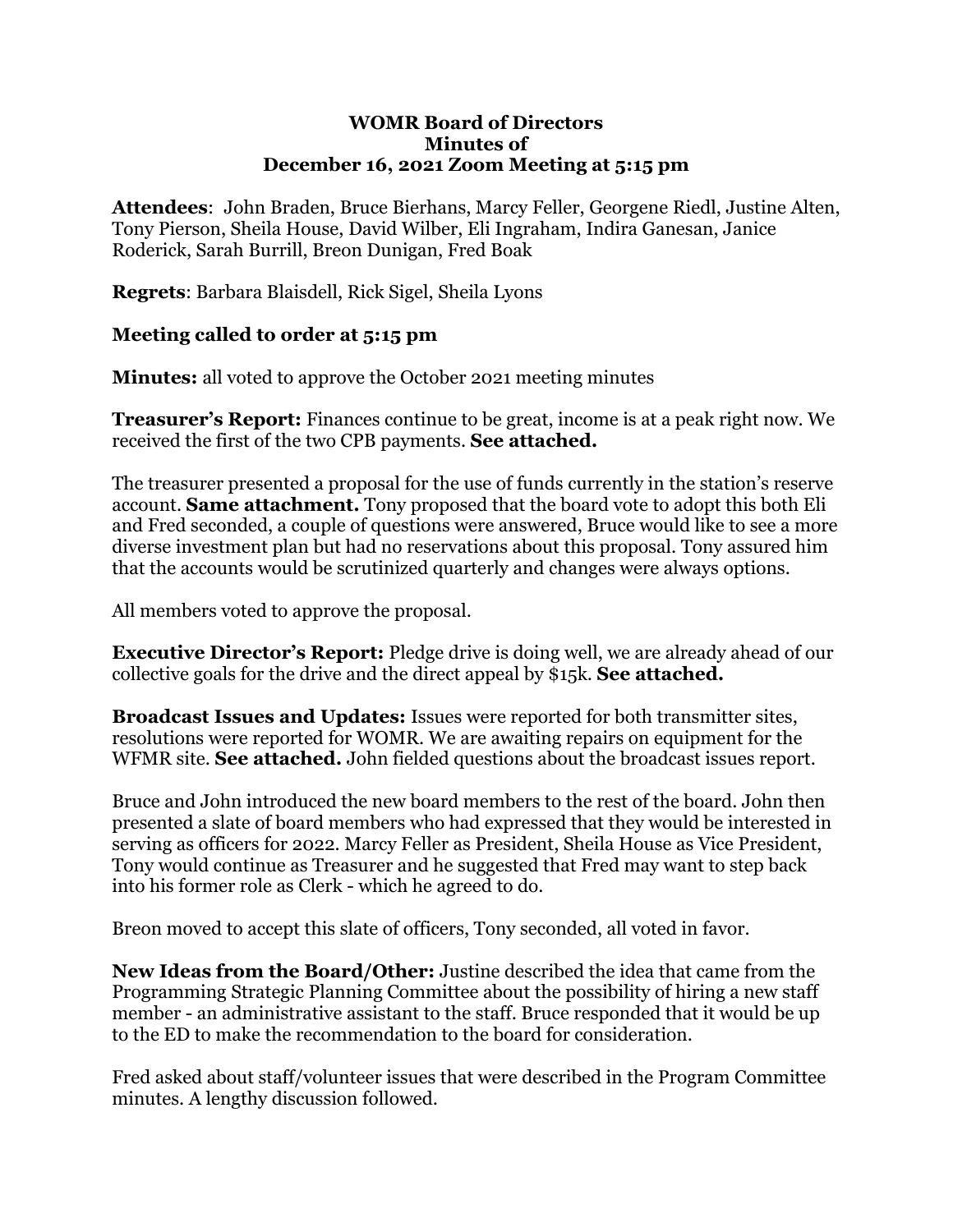## **Next meeting:** January 20th at 5:15 pm.

Meeting adjourned at 6:10 pm

**~** Submitted December 21, 2021 - John Braden, Executive Director

## **Treasurer's Report to December Board Meeting**

Income is great: we have over \$129K in checking and \$290K in reserves. We have received the first of two CPB payments and are doing very well from the last pledge drive. Checking amount will peak soon then gradually be drawn down until April's CPB second payment and fund drive. Checking level is close to last years level, Reserves are substantial more.

We do have some uncertainty on the expense side due to post Thanksgiving Equipment issues (in Orleans and Ptown site, not studio).

At Tuesday's FC meetings we began what I hope, will be a quarterly review of our longer term funding needs and reserve uses:

We agree to seek your approval for:

### **Use Of Current \$290,000 in Reserve Account Proposal**

- 1. Use \$75,000 to make mortgage principal reduction.
	- a. reducing balance to approximately \$125k and shortening maturity to less than five years
	- b. will probably recommend further pay-off after results of next pledge drive and more certainty on Equipment needs
- 2. Use \$100,000 to establish a CD ladder investment program.
	- a. maturities from 3 to 24 months, as first matures, unless funds are needed, will be reinvested in 24 month CD
- 3. Establish a new account with \$75,000 that will be dedicated (not restricted) to long term equipment needs.
	- a. will grow, maybe contract (not much chance!), based on results of Equipment Capital Plan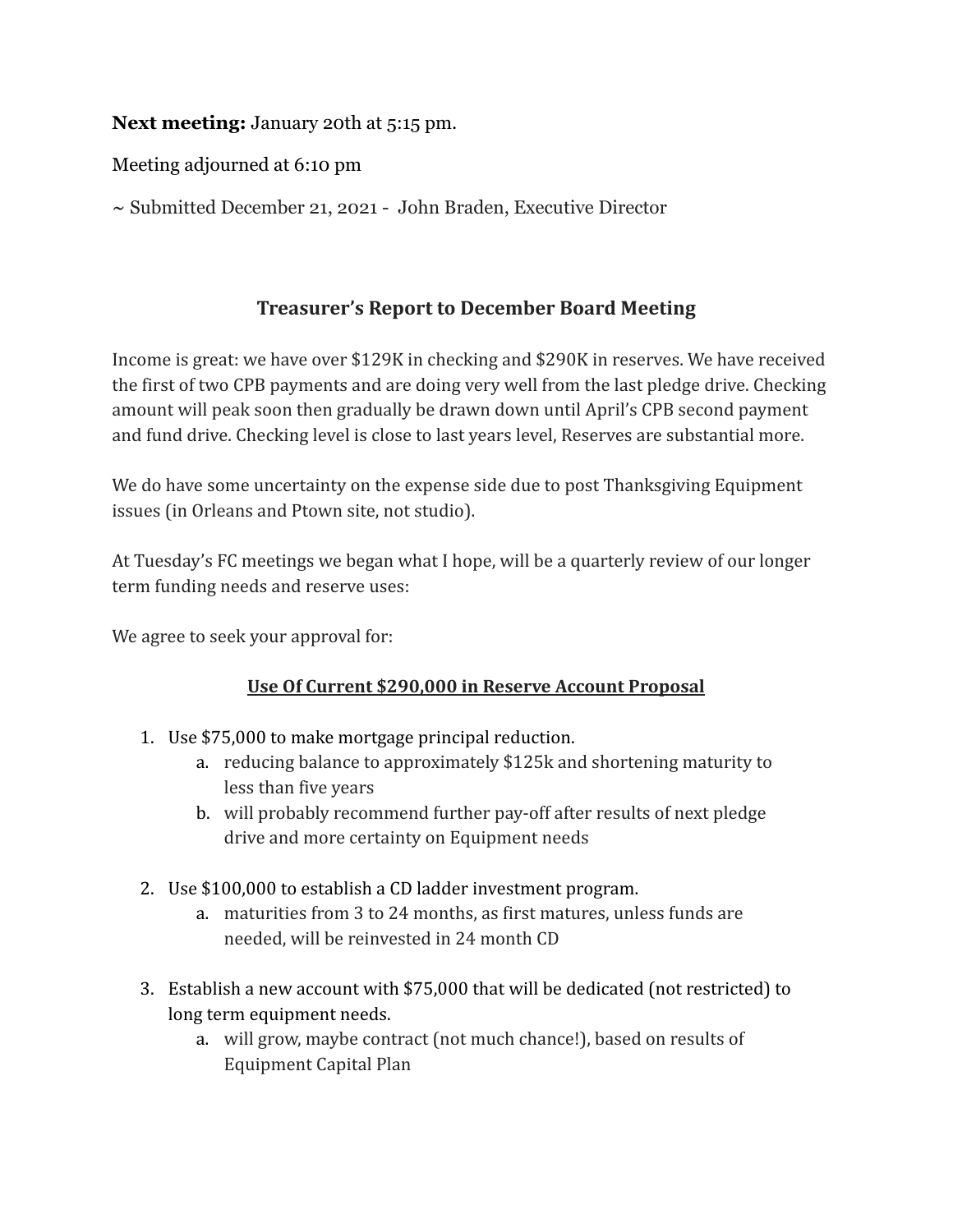- 4. Leave \$40,000 in the current liquid reserve account.
	- a. still record amount for us and all our reserves, regardless of where they are, are unrestricted so we can decide to change allocations any time

Respectfully submitted / Tony Pierson - December 16th, 2021

## **Report of the Executive Director**

## **Meeting of the Board of Directors WOMR/WFMR**

## **Thursday, December 16, 2021**

### **Fall Pledge Drive:**

As of Tuesday the 14th we have raised almost \$15k above our combined goals for the on-air drive and the direct appeal letter. The budgeted goals were \$74k for on-air and 18 for direct appeal. So far the on-air drive has raised \$89.7k and the direct appeal has raised \$16.8k.

## **Building Projects:**

The door replacement project is in a holding pattern due to staffing shortages where the doors are being built. No word on whether there are also staffing issues with the contractor.

We are also still waiting for the electricians to hook up our electric service at the Orleans site.

### **FCC License Renewal:**

That process has been completed. We are simply waiting for approval from the FCC.

### **Vacations:**

The staff is getting caught up on their vacation time during the month of December. I will be away from the office the last week of December.

**~** Submitted December 14, 2021 - John Braden, Executive Director